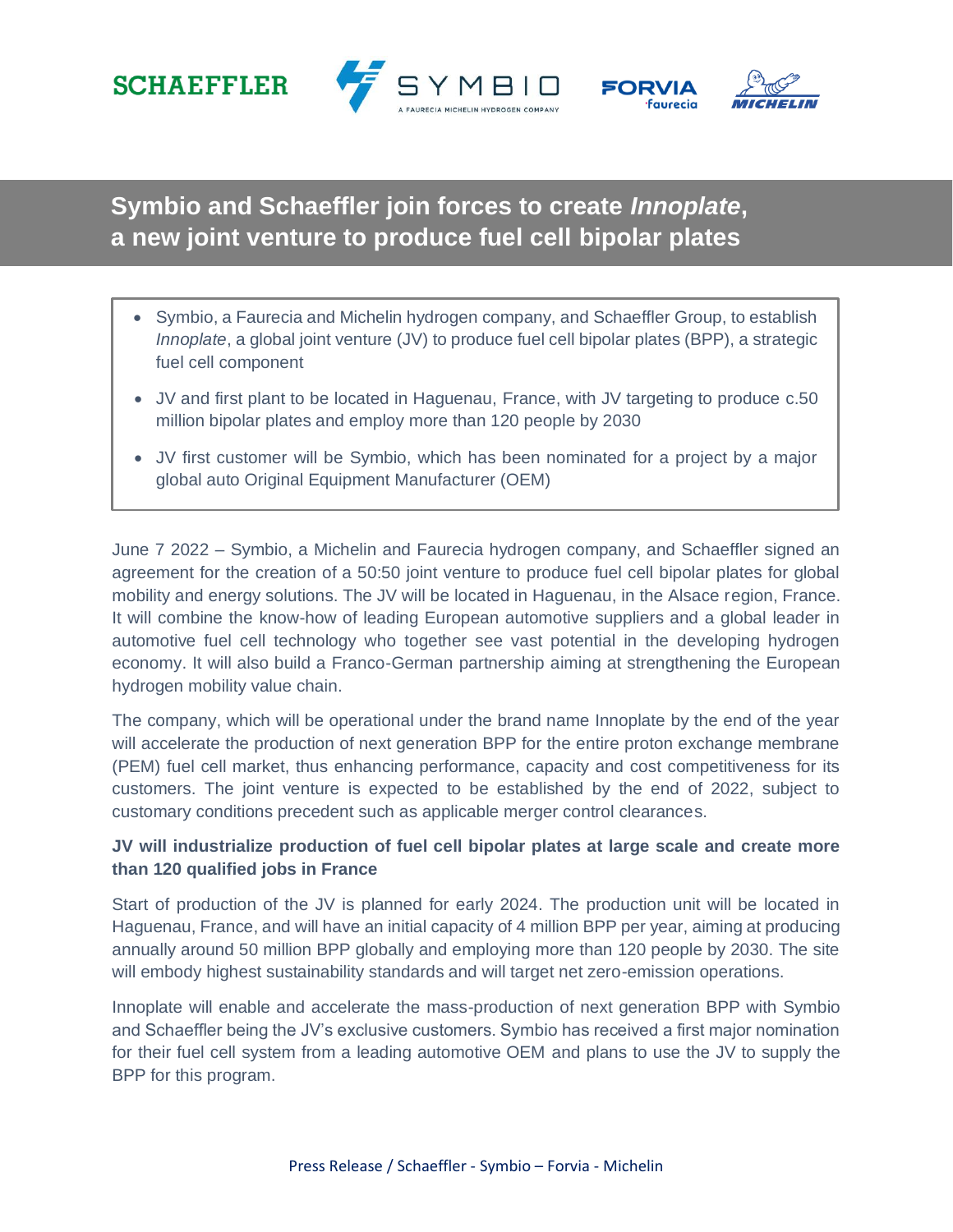# **SCHAEFFLER**





Symbio has over 30 years of cumulated experience in developing fuel cell systems and offers a complete range of compact StackPacks®, pre-validated and pre-integrated hydrogen systems that meet all requirements in terms of power and durability for zero-emission mobility.

Schaeffler, a leading global supplier to the automotive and industrial sectors, has high expertise in precise forming and stamping technologies, and a deep process know-how for large scale production of metallic bipolar plates. Within Schaeffler these are being used for electrolysers for the production of hydrogen and as a key element of fuel cell stacks for all types of mobile and stationary fuel cell applications. Schaeffler's high level of vertical integration in the area of forming, as well as highly sophisticated coating processes, form the basis for its deep process know-how for large scale production of BPP.

"Metallic Fuel Cell bipolar plates are a strategic high added value component of the Fuel Cell system. Innoplate will be instrumental to secure serial production capability underpinning our customers' programs and the Hydrogen mobility market uptake, while accelerating enhanced system performance and an effective step-up in cost competitiveness of our solutions. Furthermore, it is testimonial of Symbio's engagement to build technological and industrial leadership in Europe," says Philippe Rosier, CEO of Symbio.

"We believe that hydrogen will play a vital role in enabling clean mobility in the future. The establishment of a hydrogen economy and the transition to sustainable energy resources will largely depend on the industrialization of reliable supply chains for the new technologies. Our Joint Venture with Symbio is a great example for this approach. As a global company that is headquartered in Germany, we are also very happy to partner with Symbio in France and foster the Franco-German cooperation in this important area. The JV allows a fast market entry for Schaeffler in partnership with a leading fuel cell supplier," says Klaus Rosenfeld, CEO of Schaeffler.

"At FORVIA, we are well placed to know that the collaboration between two major Franco-German companies is a powerful driver to achieve excellence. Our convictions in fuel cells are solid and constant: hydrogen is a central matter for the mobility of tomorrow. Together, Symbio and Schaeffler are putting their complementary know-how at the service of Innoplate to create a key player in hydrogen mobility," says Patrick Koller, CEO of Faurecia, company of the Group FORVIA

"This strategic move between Schaeffler and Symbio will foster the development of hydrogen mobility at a faster pace. It will undoubtedly strengthen Symbio's capacity to become a worldwide fuel cell system leader by 2030. At Michelin we strongly believe that Paneuropean collaboration is an excellent way for European industrial players to stay at the forefront of strategic technologies. This Franco-German alliance demonstrates it perfectly," says Florent Menegaux, CEO of Michelin.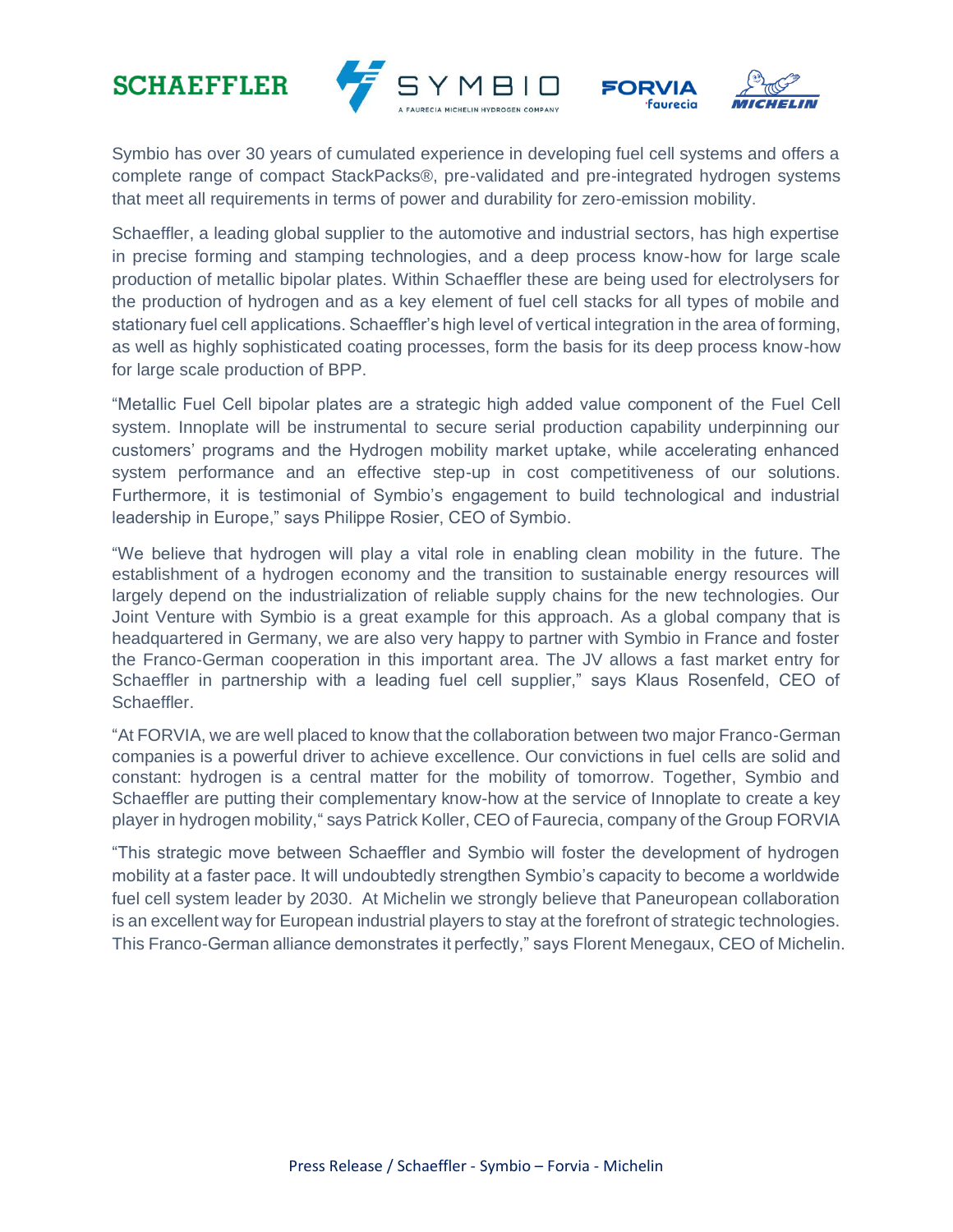







#### **About Symbio**

Symbio, a Faurecia & Michelin joint venture, is a global hydrogen fuel cell technology partner to OEMs and sustainable mobility decision makers, with unique expertise and focus on setting automotive production standards. The company offers a complete range of fuel cell power products - StackPacks®, for different transportation needs including light duty commercial vehicles, buses and trucks and various formats of electric vehicles. Symbio is the fuel cell strategic partner of a leading global OEM that is launching a first-of-its-kind Hydrogen-powered LCV program in Europe. Its ambition is to become a world-wide leader in hydrogen zero-emission mobility, having a global industrial footprint and an annual production capacity of 200,000 StackPacks® by 2030, for use by vehicle manufacturers and hydrogen-stationary applications around the world[. www.symbio.one](http://www.symbio.one/)

#### **About Schaeffler Group – We pioneer motion**

As a leading global supplier to the automotive and industrial sectors, the Schaeffler Group has been driving forward groundbreaking inventions and developments in the fields of motion and mobility for over 75 years. With innovative technologies, products, and services for electric mobility, CO<sub>2</sub>-efficient drives, Industry 4.0, digitalization, and renewable energies, the company is a reliable partner for making motion and mobility more efficient, intelligent, and sustainable. The technology company manufactures high-precision components and systems for powertrain and chassis applications as well as rolling and plain bearing solutions for a large number of industrial applications. The Schaeffler Group generated sales of approximately EUR 13.9 billion in 2021. With around 83,000 employees, Schaeffler is one of the world's largest family companies. With more than 1,800 patent applications in 2021, Schaeffler is Germany's third most innovative company according to the DPMA (German Patent and Trademark Office). [www.schaeffler.com](http://www.schaeffler.com/)

#### **About FORVIA**

FORVIA comprises the complementary technology and industrial strengths of Faurecia and HELLA. With over 300 industrial sites and 77 R&D centers, 150,000 people, including more than 35,000 engineers across 40+ countries, FORVIA provides a unique and comprehensive approach to the automotive challenges of today and tomorrow. Composed of 6 business groups with 24 product lines, and a strong IP portfolio of over 14,000 patents, FORVIA is focused on becoming the preferred innovation and integration partner for OEMS worldwide. FORVIA aims to be a change maker committed to foreseeing and making the mobility transformation happen[. www.forvia.com](http://www.forvia.com/)

#### **About MICHELIN**

Michelin, the leading mobility company, is dedicated to enhancing its clients' mobility, sustainably; designing and distributing the most suitable tires, services and solutions for its clients' needs; providing digital services, maps and guides to help enrich trips and travels and make them unique experiences; and developing high-technology materials that serve a variety of industries. Headquartered in Clermont-Ferrand, France, Michelin is present in 177 countries, has 124,760 employees and operates 68 tire production facilities which together produced around 173 million tires in 2021[. www.michelin.com](http://www.michelin.com/)

# **Media and IR contacts**

### **Schaeffler**

**Dr. Axel Lüdeke**  $\mathcal{D}$  +49 9132 82 8901  $\Box$  [axel.luedeke@schaeffler.com](mailto:axel.luedeke@schaeffler.com)

**Matthias Herms**  $\mathcal{Y}$  +49 9132 82 37314  $\Box$  [matthias.herms@schaeffler.com](mailto:matthias.herms@schaeffler.com)

## **SYMBIO Media FORVIA Media**

**Maria Alcon-Hidalgo Christophe Malbranque**   $\mathcal{O}$  +33 (0)7 61294347  $\mathcal{O}$  +33 (0)1 72 36 72 58

# **MICHELIN Media**

**Paul-Alexis Bouquet Herve Erschler**  $\mathcal{O}$  +33 (0)6 79 33 51 47  $\mathcal{O}$  +33 (0)6 70 47 85 04  $\Box$  [paul-alexis.bouquet@michelin.com](mailto:paul-alexis.bouquet@michelin.com)  $\Box$  [herve.erschler@michelin.com](mailto:herve.erschler@michelin.com)

**Renata Casaro**  $\mathcal{O}$  +49 9132 82 4440  $\lbrack \heartsuit$  ir @schaeffler.com

**Stefanie Dangl**  $\mathcal{O}$  +49 9132 82 4440  $\textcircled{r}$  ir @schaeffler.com

 $\Box$  [maria.alcon-hidalgo@symbio.one](mailto:maria.alcon-hidalgo@symbio.one)  $\Box$  christophe.malbranque@forvia.com